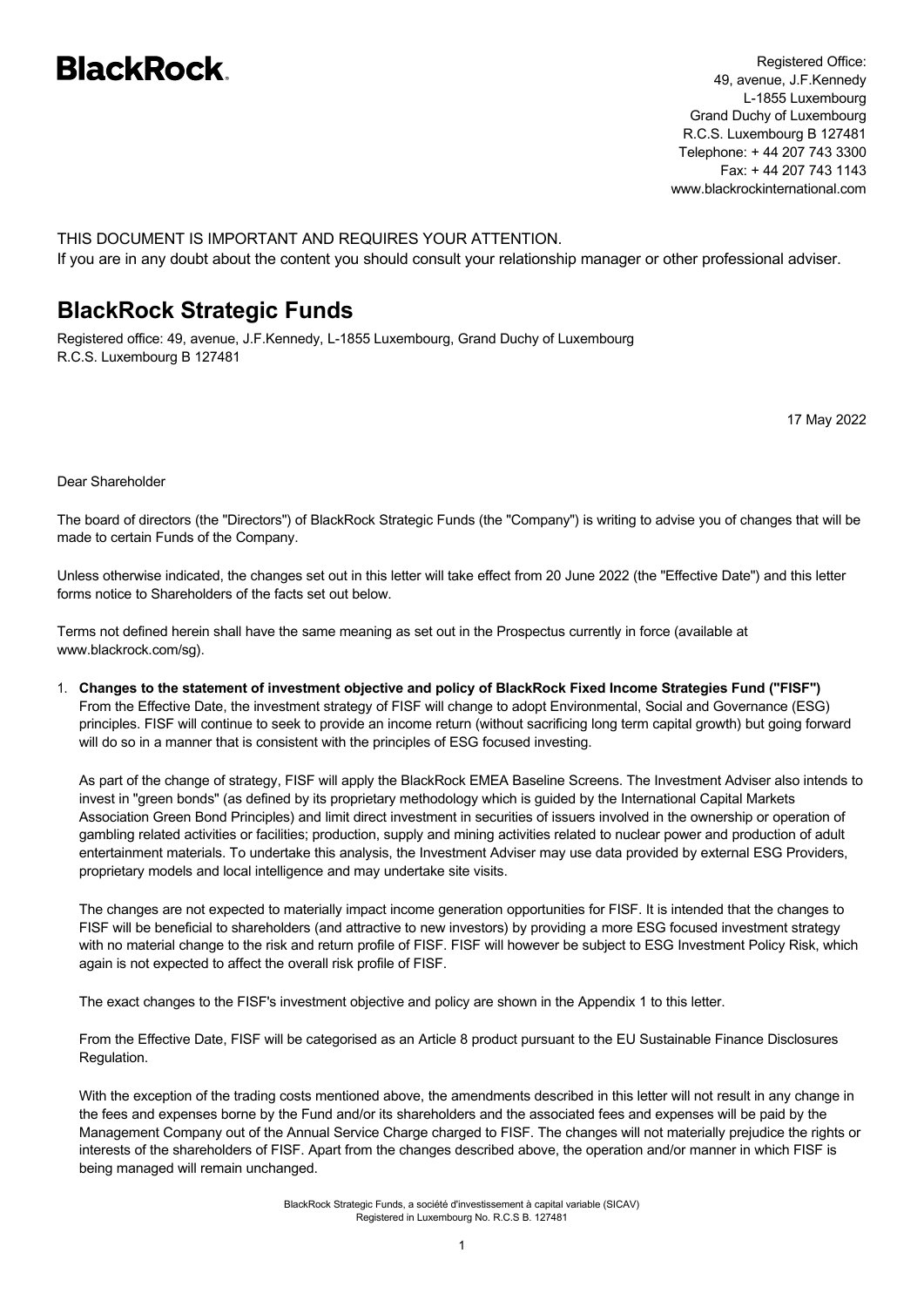#### **Change to the name of the Fund**

From the Effective Date FISF will be renamed the "BlackRock Sustainable Fixed Income Strategies Fund".

2. Changes to the statement Investment Obiectives and Policies of BlackRock ESG Euro Bond Fund, BlackRock ESG Euro **Corporate Bond Fund and BlackRock ESG Euro Short Duration Bond Fund (together the "ESG FI Funds")**

The Autorité des Marchés Financiers ("AMF") in France issued a detailed policy statement setting out a range of new disclosure requirements and recommendations for funds, including foreign UCITS (such as the Funds), which promote themselves in France as pursuing sustainable, environmental or social/governance policies. The AMF has confirmed that all foreign UCITS which are marketed for sale in France fall into scope of the new disclosure requirements.

After careful consideration, the Directors are writing to notify you that they have decided to make changes to the statement of investment objectives and policies of the ESG FI Funds in order to comply with the AMF requirements, thereby ensuring the ESG FI Funds continue to be eligible for sale in France. The changes are set out in the Appendix 2 to this Letter.

The changes being made will not result in any material change to the current investment strategy of the ESG FI Funds, the operation and/or manner in which the ESG FI Funds are being managed. However, from the Effective Date the Investment Adviser will apply further ESG constraints to the ESG FI Funds including: (i) ensuring that at least 90% of the underlying issuers held by each ESG Fund are assessed on an ESG basis; (ii) applying a selectivity approach to any government bond held by each of the ESG FI Funds; and (iii) applying a ratings upgrade approach to any corporate bonds to seek to achieve an improved ESG rating versus the investable universe of each of the ESG FI Funds.

In line with the AMF ESG requirements, the ESG FI Funds will also reduce their allocation to sovereign securities compared to their global investable universe. The FTSE World Government Bond Index and the JP Morgan EMBI Global Diversified Index have been determined by BlackRock as representative of the global investment universe for the ESG FI Funds.

The ability to continue to sell the ESG FI Funds in France is, however, expected to result in the growth of the ESG FI Funds which in turn can result in reduced costs for investors through the economies of scale that can result. The changes are therefore regarded by the Directors to be in the best interests of all shareholders in the ESG FI Funds.

The changes described in this letter will not result in any change in the fees and expenses borne by the ESG FI Funds and/or their shareholders. The fees and expenses associated with these changes will be paid by the Management Company out of the Annual Service Charge charged to the ESG FI Funds. The changes will not materially prejudice the rights or interests of the shareholders of the ESG FI Funds.

It is not expected that the above changes will materially affect the overall risk profile of the ESG FI Funds.

#### 3. **Increase of the maximum proportion of the NAV subject to securities financing transactions**

The maximum proportion of the Net Asset Value of the Emerging Companies Absolute Return Fund that can be subject to TRS and CFDs in aggregate initially envisioned at 150% is increased to 200%. Such figure is a limit above which the maximum proportion cannot fluctuate.

#### 4. **Changes to the Share S Class**

From the Effective Date, the Class S Shares currently available as Non-Distributing Shares will be available as Distributing Shares and Non-Distributing Shares.

#### 5. **Changes to Expected levels of leverage**

From the Effective Date, the expected levels of leverage for the below funds will be amended as follows:

| No. | <b>Fund</b>                                        | <b>Existing level of Expected</b><br>Leverage | <b>New Level of Expected</b><br>Leverage |
|-----|----------------------------------------------------|-----------------------------------------------|------------------------------------------|
|     | BlackRock Emerging Markets Flexi Dynamic Bond Fund | 550%                                          | 750%                                     |
| 12. | BlackRock European Absolute Return Fund            | 50%                                           | 70%                                      |
| 19. | BlackRock Systematic Global Long/Short Equity Fund | 380%                                          | 500%                                     |

There will be no change to the risk and/or return profile of the above funds as a result of the changes in expected levels of leverage.

#### 6. **Updates to Securities Financing Transaction Regulation ("SFTR") Disclosures**

From the Effective Date, the SFTR disclosures for the below Fund will be amended as follows: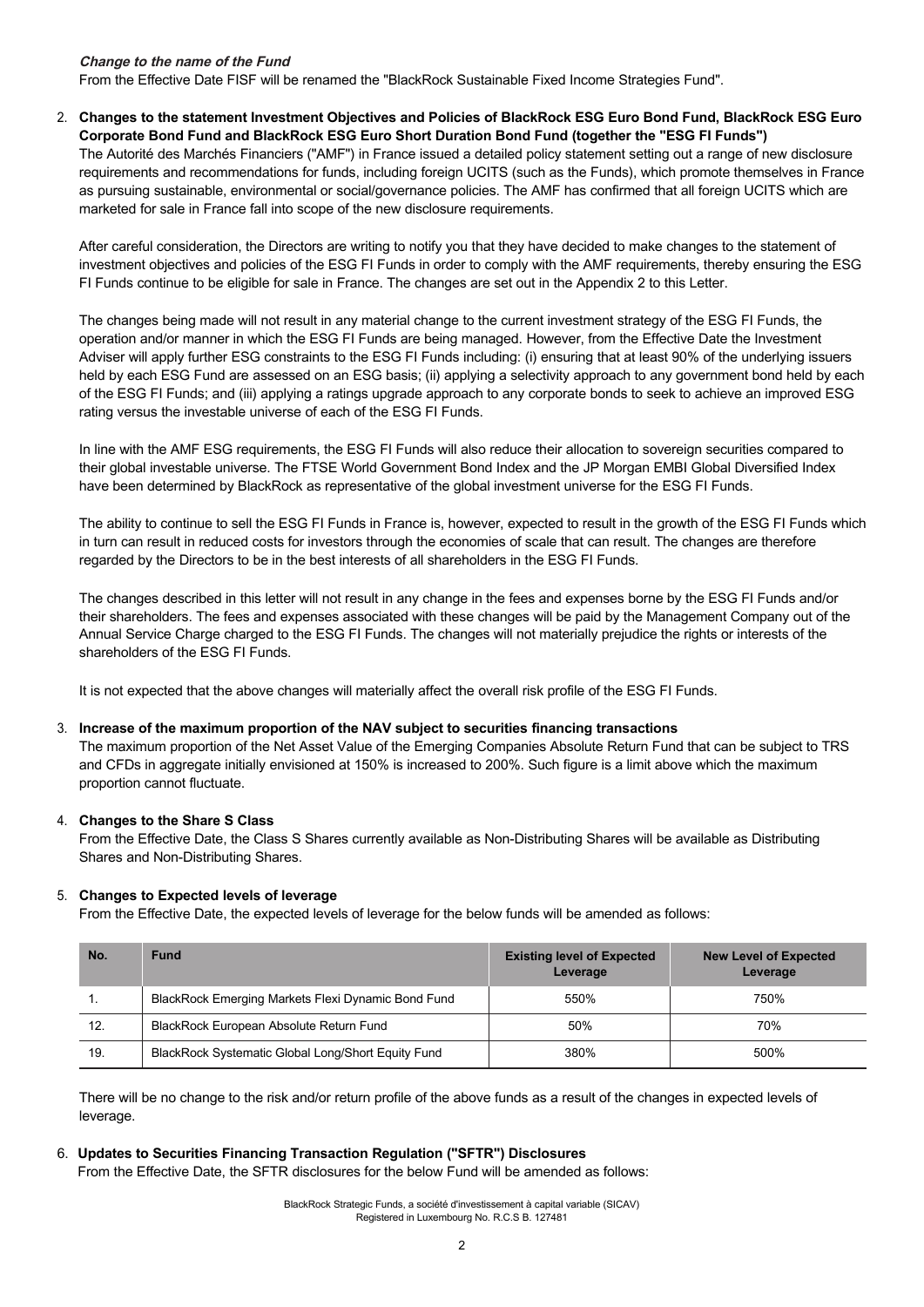#### **TRS and CFDs**

| No. | <b>Fund</b>                                             | <b>Existing expected</b><br>proportion of<br><b>NAV</b> | New expected<br>proportion of NAV | <b>Existing Maximum</b><br>proportion of NAV | <b>New Maximum</b><br>proportion of NAV |
|-----|---------------------------------------------------------|---------------------------------------------------------|-----------------------------------|----------------------------------------------|-----------------------------------------|
| 6.  | BlackRock ESG Euro Bond Fund                            | 0%                                                      | 2%                                | $0\%$                                        | 10%                                     |
| 7.  | <b>BlackRock ESG Euro Corporate</b><br><b>Bond Fund</b> | 0%                                                      | 2%                                | $0\%$                                        | 10%                                     |

#### **Securities Lending**

Securities Financing Transactions (SFTs) such as securities lending, repurchase transactions, total return swaps (TRS) and contracts for difference (CFDs) may be used by all the Funds (subject to their investment objective and policy) either to help meet the investment objective of a Fund and/or as part of efficient portfolio management.

The SFT related disclosures in Appendix G of the prospectus have been modified to provide better transparency for Shareholders regarding the use of SFTs.

#### **Action to be taken by you**

Shareholders are not required to take any action in relation to the changes described in this letter. If, however, you do not agree with the changes described in this letter you may redeem your Shares free of any redemption charges at any time prior to the Effective Date, in accordance with the provisions of the Prospectus. If you have any questions regarding the redemption process please contact your local representative or the Investor Services Team (see details below).

Redemption proceeds will be paid to Shareholders within three Business Days of the relevant Dealing Day, provided that the relevant documents (as described in the Prospectus) have been received. Any redemption of your shares may affect your tax position and you should consult your own professional advisers as to the implications of disposing of shares under the laws of the jurisdictions in which you may be subject to tax.

#### **General Information**

Updated versions of the Singapore offering documents (including the Prospectus and product highlights sheets) will be available to download from our website (www.blackrock.com/sg) free of charge in due course after the Effective Date. Copies of the Company's articles of incorporation are available for inspection at the office of the Company's Singapore Representative during normal Singapore business hours, and copies of annual and semi-annual reports are also available from our website and free of charge upon request from the Singapore Representative (see details below).

The Directors accept responsibility for the contents of this letter. To the best of the knowledge and belief of the Directors (who have taken all reasonable care to ensure that this is the case) the information contained in this letter is in accordance with the facts and does not omit anything likely to affect the impact of such information.

If you would like any further information or have any questions regarding this letter, please contact the Company's Singapore Representative, BlackRock (Singapore) Limited, at #18-01 Twenty Anson, 20 Anson Road Singapore 079912 or by telephone on +65 6411-3000.

Yours faithfully

Jane V

**Denise Voss Chairwoman**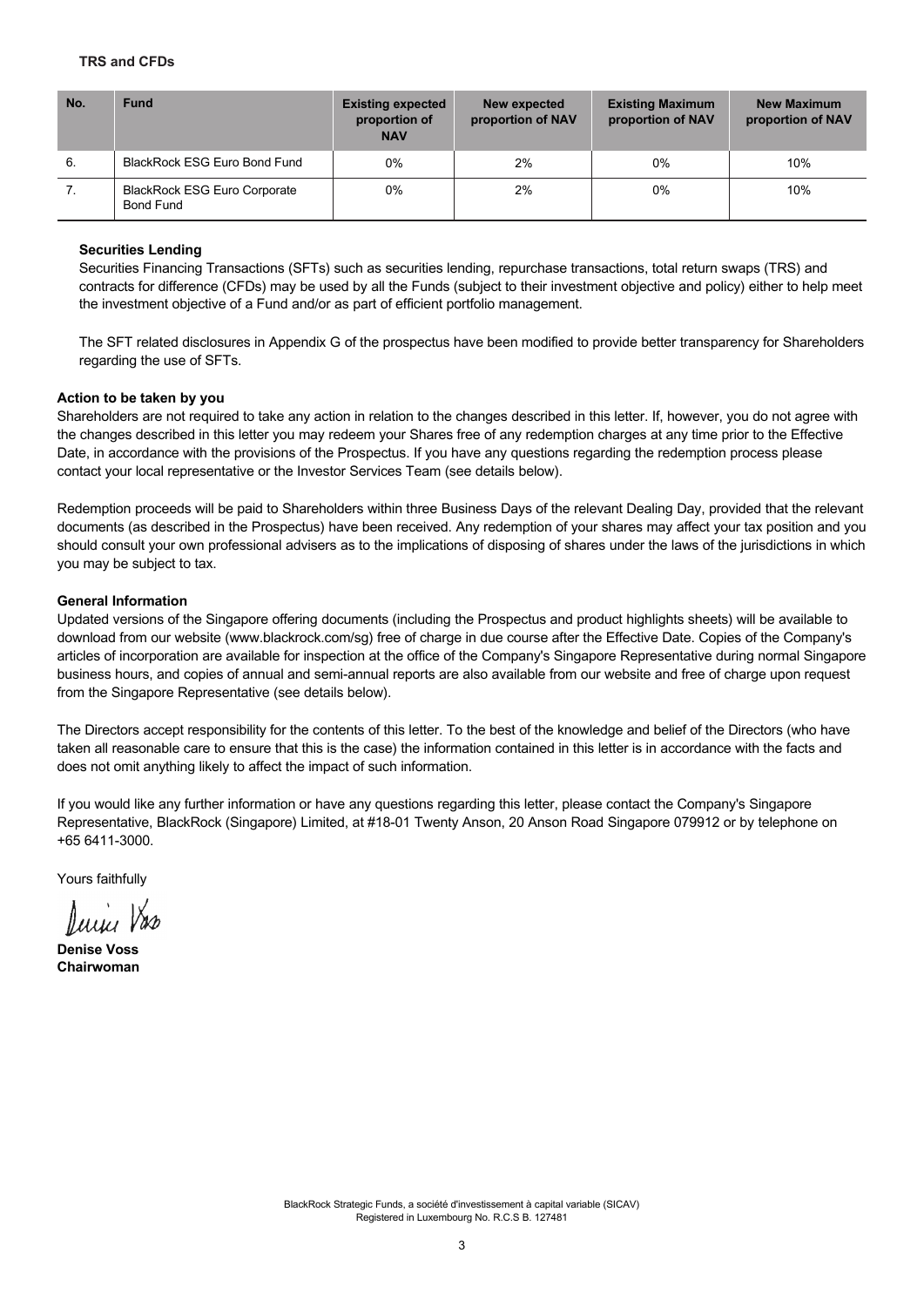### **Appendix 1**

I

Changes to the statement of investment objective and policy of BlackRock Fixed Income Strategies Fund ("FISF")

| <b>Fund</b>                                                        | <b>New Disclosures</b>                                                                                                                                                                                                                                                                                                                                                                                                                                                                                                                                                                                                                                                                                                                                                                                                                                                                                                                                                                                                                                                                                                                                                                                                                                                                                                                                                                                                                                  |  |  |
|--------------------------------------------------------------------|---------------------------------------------------------------------------------------------------------------------------------------------------------------------------------------------------------------------------------------------------------------------------------------------------------------------------------------------------------------------------------------------------------------------------------------------------------------------------------------------------------------------------------------------------------------------------------------------------------------------------------------------------------------------------------------------------------------------------------------------------------------------------------------------------------------------------------------------------------------------------------------------------------------------------------------------------------------------------------------------------------------------------------------------------------------------------------------------------------------------------------------------------------------------------------------------------------------------------------------------------------------------------------------------------------------------------------------------------------------------------------------------------------------------------------------------------------|--|--|
| <b>BlackRock</b><br>Sustainable Fixed<br>Income Strategies<br>Fund | <b>Investment Objective</b><br>The BlackRock Sustainable Fixed Income Strategies Fund seeks to achieve positive total returns over a rolling three year<br>cycle in a manner consistent with the principles of environmental, social and governance "ESG" focused investing. The<br>Fund will seek to achieve this investment objective by taking long, synthetic long and synthetic short investment<br>exposures.                                                                                                                                                                                                                                                                                                                                                                                                                                                                                                                                                                                                                                                                                                                                                                                                                                                                                                                                                                                                                                     |  |  |
|                                                                    | The Fund will seek to gain at least 70% of its investment exposure through fixed income transferable securities and fixed<br>income related securities (including derivatives) issued by, or giving exposure to, governments, agencies and / or<br>companies worldwide. The Fund will seek to achieve this investment objective by investing at least 70% of its total assets<br>in fixed income transferable securities and fixed income related securities, currency forwards and, when determined<br>appropriate, cash and near-cash instruments. The asset allocation of the Fund is intended to be flexible and the Fund will<br>maintain the ability to switch exposure as market conditions and other factors dictate. The currency exposure of the Fund<br>is flexibly managed.                                                                                                                                                                                                                                                                                                                                                                                                                                                                                                                                                                                                                                                                 |  |  |
|                                                                    | The Fund's total assets will be invested in accordance with the ESG Policy described below.                                                                                                                                                                                                                                                                                                                                                                                                                                                                                                                                                                                                                                                                                                                                                                                                                                                                                                                                                                                                                                                                                                                                                                                                                                                                                                                                                             |  |  |
|                                                                    | In order to achieve the investment objective and policy the Fund will invest in a variety of investment strategies and<br>instruments. It intends to take full advantage of the ability to invest in derivatives providing synthetic long and/or synthetic<br>short positions with the aim of maximising positive returns.                                                                                                                                                                                                                                                                                                                                                                                                                                                                                                                                                                                                                                                                                                                                                                                                                                                                                                                                                                                                                                                                                                                              |  |  |
|                                                                    | No more than 40% of the Fund's total assets may be invested in non-investment-grade fixed income securities including<br>corporate bonds, ABS and MBS. No more than 20% of the Fund's Net Asset Value may be invested in ABS and MBS<br>whether investment grade or not. These may include asset-backed commercial paper, collateralised debt obligations,<br>collateralised mortgage obligations, commercial mortgage-backed securities, credit-linked notes, real estate mortgage<br>investment conduits, residential mortgage-backed securities and synthetic collateralised debt obligations. The underlying<br>assets of the ABS and MBS may include loans, leases or receivables (such as credit card debt, automobile loans and<br>student loans in the case of ABS and commercial and residential mortgages originating from a regulated and authorised<br>financial institution in the case of MBS). The ABS and MBS in which the Fund invests may use leverage to increase<br>return to investors. Certain ABS may be structured by using a derivative such as a credit default swap or a basket of such<br>derivatives to gain exposure to the performance of securities of various issuers without having to invest in the securities<br>directly. The Fund's exposure to contingent convertible bonds is limited to 20% of its Net Asset Value. The Fund's<br>exposure to Distressed Securities may not exceed 10% of its Net Asset Value. |  |  |
|                                                                    | This Fund may have significant exposure to non-investment grade debt, and investors are encouraged to read<br>the relevant risk disclosures contained in the Section "Specific Risk Considerations".                                                                                                                                                                                                                                                                                                                                                                                                                                                                                                                                                                                                                                                                                                                                                                                                                                                                                                                                                                                                                                                                                                                                                                                                                                                    |  |  |
|                                                                    | <b>Base Currency</b><br>Euro (EUR)                                                                                                                                                                                                                                                                                                                                                                                                                                                                                                                                                                                                                                                                                                                                                                                                                                                                                                                                                                                                                                                                                                                                                                                                                                                                                                                                                                                                                      |  |  |
|                                                                    | <b>Type of Fund</b><br>Bond, Total Return                                                                                                                                                                                                                                                                                                                                                                                                                                                                                                                                                                                                                                                                                                                                                                                                                                                                                                                                                                                                                                                                                                                                                                                                                                                                                                                                                                                                               |  |  |
|                                                                    | <b>ESG Policy</b><br>In addition to the above, the Fund will apply the BlackRock EMEA Baseline Screens Policy (as described in Appendix F).                                                                                                                                                                                                                                                                                                                                                                                                                                                                                                                                                                                                                                                                                                                                                                                                                                                                                                                                                                                                                                                                                                                                                                                                                                                                                                             |  |  |
|                                                                    | The Investment Adviser also intends to invest in Sustainable Investments, including but not limited to "green bonds" (as<br>defined by its proprietary methodology which is guided by the International Capital Markets Association Green Bond<br>Principles) and limit direct investment in securities of issuers involved in the ownership or operation of gambling related<br>activities or facilities; production, supply and mining activities related to nuclear power and production of adult<br>entertainment materials. The assessment of the level of involvement in each activity may be based on percentage of<br>revenue, a defined total revenue threshold, or any connection to a restricted activity regardless of the amount of revenue<br>received. The Investment Adviser will exclude any issuer with a MSCI ESG rating below B. The remaining issuers (i.e.<br>those companies which have not yet been excluded from investment by the Fund) are then rated by the Investment<br>Adviser based on their ability to manage the risks and opportunities associated with ESG compliant business practices<br>and their ESG risk and opportunity credentials, such as their leadership and governance framework, which is considered<br>essential for sustainable growth, their ability to strategically manage longer-term issues surrounding ESG and the<br>potential impact this may have on an issuer's financials.                |  |  |
|                                                                    | The Investment Adviser will also employ a proprietary methodology to assess investments based on the extent to which<br>they are associated with positive or negative externalities, that is environmental and social benefits or costs relative to the<br>holding's sector as defined by the Investment Adviser. The Investment Adviser will seek to limit exposure to investments<br>that are deemed to have associated negative externalities while enhancing exposure to investments that are deemed to<br>have associated positive externalities, compared to the Fund's investable universe.                                                                                                                                                                                                                                                                                                                                                                                                                                                                                                                                                                                                                                                                                                                                                                                                                                                      |  |  |
|                                                                    | To undertake this analysis, the Investment Adviser may use data provided by external ESG Providers, proprietary models<br>and local intelligence and may undertake site visits.                                                                                                                                                                                                                                                                                                                                                                                                                                                                                                                                                                                                                                                                                                                                                                                                                                                                                                                                                                                                                                                                                                                                                                                                                                                                         |  |  |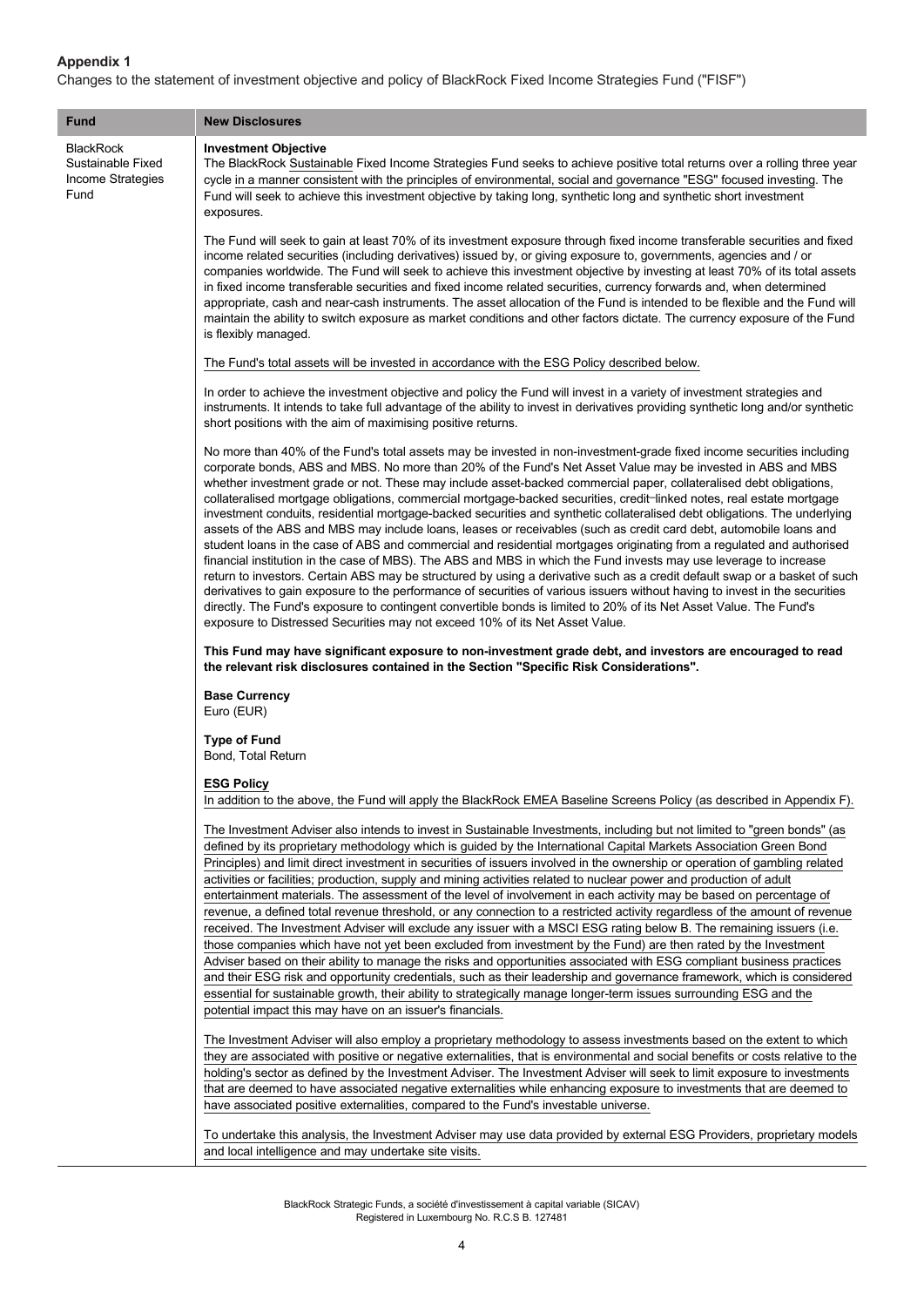The Fund may gain limited indirect exposure (through, including but not limited to, derivatives and shares or units of CIS) and fixed income transferable securities (also known as debt securities) issued by governments and agencies worldwide) to issuers with exposures that do not meet the ESG criteria described above.

#### **Benchmark Use**

The Fund is actively managed and the Investment Adviser has discretion to select the Fund's investments and is not constrained by any benchmark in this process. ESTR Overnight should be used by shareholders to compare the performance of the Fund.

#### Valuation and Dealing

Dealings in shares of the BlackRock Sustainable Fixed Income Strategies Fund can normally be effected daily. Orders for subscription, redemption and conversion of Shares should be received by the Transfer Agent or the local Investor Servicing team before 12 noon Luxembourg time on any Dealing Day (the "Cut-Off Point") and the prices applied will be those calculated in the afternoon of that day. Any dealing orders received by the Transfer Agent or the local Investor Servicing team after the Cut-Off Point will be dealt with on the next Dealing Day. Please see Section "Dealing in Fund Shares".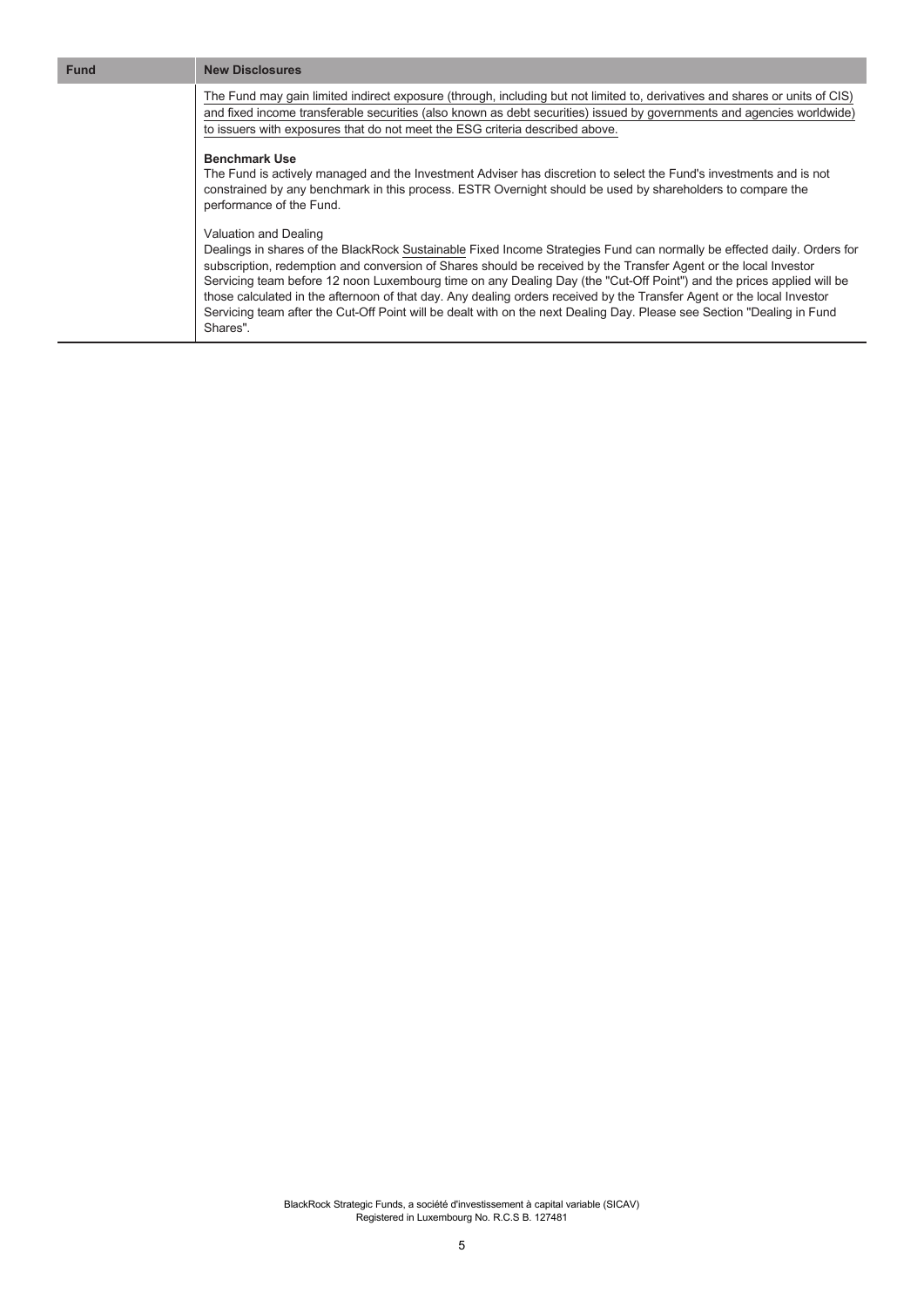### **Appendix 2**

Changes to the statement Investment Objectives and Policies of BlackRock ESG Euro Bond Fund, BlackRock ESG Euro Corporate Bond Fund and BlackRock ESG Euro Short Duration Bond Fund (together the "ESG FI Funds")

| <b>Fund</b>                                   | <b>New Disclosures</b>                                                                                                                                                                                                                                                                                                                                                                                                                                                                                                                                                                                                                                                                                                                                                                                                                                                                                                                                                                                                                                                                                                                                                                                                                                                                                                                                                                                                                                                                                            |
|-----------------------------------------------|-------------------------------------------------------------------------------------------------------------------------------------------------------------------------------------------------------------------------------------------------------------------------------------------------------------------------------------------------------------------------------------------------------------------------------------------------------------------------------------------------------------------------------------------------------------------------------------------------------------------------------------------------------------------------------------------------------------------------------------------------------------------------------------------------------------------------------------------------------------------------------------------------------------------------------------------------------------------------------------------------------------------------------------------------------------------------------------------------------------------------------------------------------------------------------------------------------------------------------------------------------------------------------------------------------------------------------------------------------------------------------------------------------------------------------------------------------------------------------------------------------------------|
| <b>BlackRock ESG Euro</b><br><b>Bond Fund</b> | <b>Investment Objective</b><br>The BlackRock ESG Euro Bond Fund seeks to maximise total return in a manner consistent with the principles of<br>environmental, social and governance "ESG" focused investing.                                                                                                                                                                                                                                                                                                                                                                                                                                                                                                                                                                                                                                                                                                                                                                                                                                                                                                                                                                                                                                                                                                                                                                                                                                                                                                     |
|                                               | The Fund will seek to invest at least 80% of its total assets in investment grade fixed income transferable securities and<br>fixed income related securities (including derivatives). When determined appropriate, the Fund will also invest in cash and<br>near-cash instruments.                                                                                                                                                                                                                                                                                                                                                                                                                                                                                                                                                                                                                                                                                                                                                                                                                                                                                                                                                                                                                                                                                                                                                                                                                               |
|                                               | The fixed income securities will be issued by, or give exposure to, companies, governments and agencies domiciled<br>worldwide. 90% of the Fund's total assets will be invested in accordance with the ESG Policy described below at the time<br>of purchase.                                                                                                                                                                                                                                                                                                                                                                                                                                                                                                                                                                                                                                                                                                                                                                                                                                                                                                                                                                                                                                                                                                                                                                                                                                                     |
|                                               | Currency exposure is flexibly managed. In order to achieve its investment objective, the Fund may invest up to 20% of its<br>Net Asset Value in ABS and MBS (whether investment grade or not). These may include asset-backed commercial<br>paper, collateralised debt obligations, collateralised mortgage obligations, commercial mortgage-backed securities, credit-<br>linked notes, real estate mortgage investment conduits, residential mortgage-backed securities and synthetic<br>collateralised debt obligations. The underlying assets of the ABS and MBS may include loans, leases or receivables<br>(such as credit card debt, automobile loans and student loans in the case of ABS and commercial and residential<br>mortgages originating from a regulated and authorised financial institution in the case of MBS). The ABS and MBS in<br>which the Fund invests may use leverage to increase return to investors. Certain ABS may be structured by using a<br>derivative such as a credit default swap or a basket of such derivatives to gain exposure to the performance of securities<br>of various issuers without having to invest in the securities directly. Investors are encouraged to read the relevant risk<br>disclosures contained in the section "Specific Risk Considerations".                                                                                                                                                                                                  |
|                                               | The Fund's exposure to ABS and MBS may not exceed 20% of its Net Asset Value. The Fund's exposure to Distressed<br>Securities is limited to 10% of its Net Asset Value and its exposure to contingent convertible bonds is limited to 10% of its<br>Net Asset Value.                                                                                                                                                                                                                                                                                                                                                                                                                                                                                                                                                                                                                                                                                                                                                                                                                                                                                                                                                                                                                                                                                                                                                                                                                                              |
|                                               | In order to achieve the investment objective and policy, the Fund will invest in a variety of investment strategies and<br>instruments. The Fund intends to take full advantage of the ability to invest in derivatives (including total return swaps that<br>have fixed income transferable securities and fixed income related securities as underlying assets) with the aim of<br>maximising returns. Any ESG criteria referenced below will apply only to the underlying securities of derivatives used by<br>the Fund.                                                                                                                                                                                                                                                                                                                                                                                                                                                                                                                                                                                                                                                                                                                                                                                                                                                                                                                                                                                       |
|                                               | <b>ESG Policy</b><br>The ESG criteria will be applied to issues at the time of purchase, and consists of: (i) a rating of BB or higher as defined<br>by MSCI's ESG Intangible Value Assessment Ratings or MSCI ESG Sovereign Ratings Government Ratings as<br>applicable; (ii) for corporate issues a score of one or above as defined by MSCI's ESG Controversies score, or their<br>equivalents as determined by the Investment Adviser from time to time (further details regarding MSCI's rating criteria is<br>available on MSCI's website at www.msci.com); and (iii) the exclusion of issuers of securities that have a certain level of<br>exposure to, or ties with, sectors including (but not limited to) controversial weapons (i.e. nuclear, cluster munitions,<br>biological-chemical, landmine, depleted uranium, or incendiary weapons), civilian firearms, tar sands, thermal coal<br>extraction and generation, gambling, adult entertainment and tobacco. The Investment Adviser also intends to exclude<br>issuers of securities that are deemed to have breached one or more of the ten UN Global Compact Principles, which<br>cover human rights, labour standards, the environment and anti-corruption. The United Nations Global Compact is a<br>United Nations initiative to implement universal sustainability principles. The Investment Adviser may use other data<br>providers and criteria to assess the ESG credentials and suitability of securitised assets such as ABS and MBS. |
|                                               | The Fund adopts a "best in class" approach to sustainable investing. This means that the Fund selects the best issuers<br>(from an ESG perspective) for each relevant sector of activities (without excluding any sector of activities).                                                                                                                                                                                                                                                                                                                                                                                                                                                                                                                                                                                                                                                                                                                                                                                                                                                                                                                                                                                                                                                                                                                                                                                                                                                                          |
|                                               | More than 90% of the issuers of securities in which the Fund invests shall be ESG rated or have been analysed for ESG<br>purposes. In applying its ESG Policy, the Fund reduces its allocation to sovereign securities compared to the FTSE World<br>Government Bond Index and the JP Morgan EMBI Global Diversified Index by at least 20%. The Fund shall not invest in<br>the bottom quintile of sovereign issuers according to an ESG assessment of the worldwide sovereign universe.                                                                                                                                                                                                                                                                                                                                                                                                                                                                                                                                                                                                                                                                                                                                                                                                                                                                                                                                                                                                                          |
|                                               | To undertake this analysis, the Investment Adviser may use data provided by external ESG Providers, proprietary models<br>and local intelligence and may undertake site visits.                                                                                                                                                                                                                                                                                                                                                                                                                                                                                                                                                                                                                                                                                                                                                                                                                                                                                                                                                                                                                                                                                                                                                                                                                                                                                                                                   |
|                                               | The Fund may gain limited indirect exposure (through, including but not limited to, derivatives, cash and near cash<br>instruments and shares or units of CIS and fixed income transferable securities (also known as debt securities)) to issuers<br>with exposures that do not meet the ESG criteria described above.                                                                                                                                                                                                                                                                                                                                                                                                                                                                                                                                                                                                                                                                                                                                                                                                                                                                                                                                                                                                                                                                                                                                                                                           |
|                                               | <b>Base Currency</b><br>Euro (EUR)                                                                                                                                                                                                                                                                                                                                                                                                                                                                                                                                                                                                                                                                                                                                                                                                                                                                                                                                                                                                                                                                                                                                                                                                                                                                                                                                                                                                                                                                                |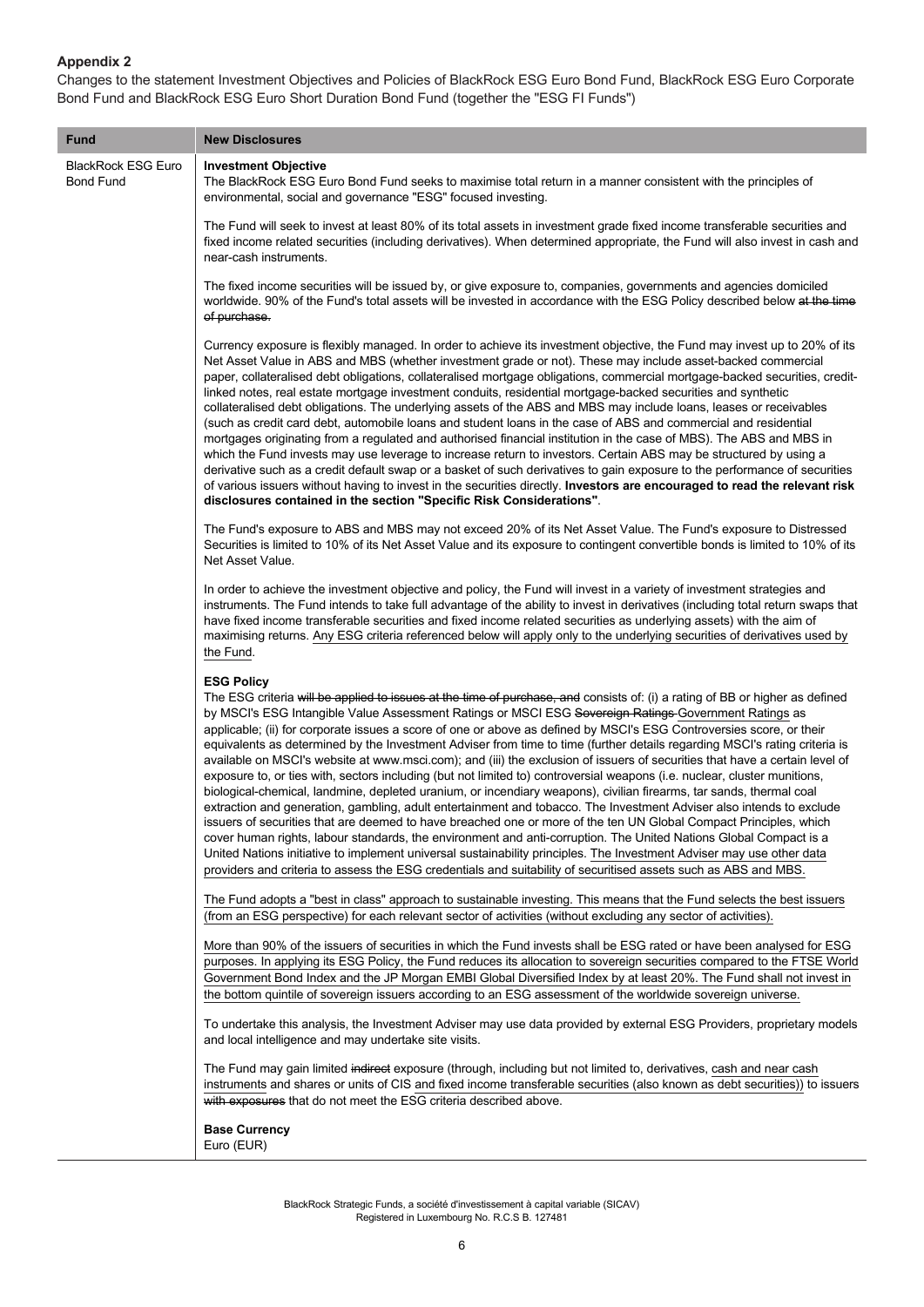| <b>Fund</b>                                      | <b>New Disclosures</b>                                                                                                                                                                                                                                                                                                                                                                                                                                                                                                                                                                                                                                                                                                                                                                                                                                                                                                                                                                                                                                                                                                                                                                                                                                                                                                                                                                                                                                                                                                                                                                                                                                                                                                                                                                                          |
|--------------------------------------------------|-----------------------------------------------------------------------------------------------------------------------------------------------------------------------------------------------------------------------------------------------------------------------------------------------------------------------------------------------------------------------------------------------------------------------------------------------------------------------------------------------------------------------------------------------------------------------------------------------------------------------------------------------------------------------------------------------------------------------------------------------------------------------------------------------------------------------------------------------------------------------------------------------------------------------------------------------------------------------------------------------------------------------------------------------------------------------------------------------------------------------------------------------------------------------------------------------------------------------------------------------------------------------------------------------------------------------------------------------------------------------------------------------------------------------------------------------------------------------------------------------------------------------------------------------------------------------------------------------------------------------------------------------------------------------------------------------------------------------------------------------------------------------------------------------------------------|
|                                                  | <b>Type of Fund</b><br>Bonds, Total Return                                                                                                                                                                                                                                                                                                                                                                                                                                                                                                                                                                                                                                                                                                                                                                                                                                                                                                                                                                                                                                                                                                                                                                                                                                                                                                                                                                                                                                                                                                                                                                                                                                                                                                                                                                      |
|                                                  | <b>Benchmark Use</b><br>The Fund is actively managed and the Investment Adviser has discretion to select the Fund's investments. In doing so,<br>the Investment Adviser will refer to the Bloomberg MSCI Euro Aggregate Sustainable SRI Index (the "Index") when<br>constructing the Fund's portfolio, and also for risk management purposes to ensure that the active risk (i.e. degree of<br>deviation from the Index) taken by the Fund remains appropriate given the Fund's investment objective and policy. The<br>Investment Adviser is not bound by the components or weighting of the Index when selecting investments. The<br>Investment Adviser may also use its discretion to invest in securities not included in the Index in order to take advantage<br>of specific investment opportunities. However, the geographic scope of the investment objective and policy may have the<br>effect of limiting the extent to which the portfolio holdings will deviate from the Index. The Bloomberg MSCI Euro<br>Aggregate Sustainable SRI Index should be used by shareholders to compare the performance of the Fund. Investors<br>may use the Bloomberg Euro-Aggregate 500mm+ Bond Index (80%) and Bloomberg Global Aggregate Index (20%) (the<br>"ESG Reporting Index") to assess the impact of ESG screening on the Fund's investment universe. The ESG Reporting<br>Index is not intended to be used when constructing the Fund's portfolio, for risk management purposes to monitor active<br>risk, or to compare the performance of the Fund. The weighted average ESG rating of the corporate portion of the Fund<br>will be higher than the ESG rating of the corporate portion of the ESG Reporting Index after eliminating at least 20% of<br>the least well-rated securities from the index. |
|                                                  | Further details are available on the index provider website at https://www.bloomberg.com/company/press/bloomberg-<br>completes-fixed-income-indices-rebrand/                                                                                                                                                                                                                                                                                                                                                                                                                                                                                                                                                                                                                                                                                                                                                                                                                                                                                                                                                                                                                                                                                                                                                                                                                                                                                                                                                                                                                                                                                                                                                                                                                                                    |
|                                                  | Valuation and Dealing<br>Dealings in shares of BlackRock ESG Euro Bond Fund can normally be effected daily. Orders for subscription,<br>redemption and conversion of Shares should be received by the Transfer Agent or the local Investor Servicing team<br>before 12 noon Luxembourg time on any Dealing Day (the "Cut-Off Point") and the prices applied will be those calculated<br>in the afternoon of that day. Any dealing orders received by the Transfer Agent or the local Investor Servicing team after<br>the Cut-Off Point will be dealt with on the next Dealing Day. Please see Section "Dealing in Fund Shares".                                                                                                                                                                                                                                                                                                                                                                                                                                                                                                                                                                                                                                                                                                                                                                                                                                                                                                                                                                                                                                                                                                                                                                                |
| <b>BlackRock ESG Euro</b><br>Corporate Bond Fund | <b>Investment Objective</b><br>The BlackRock ESG Euro Corporate Bond Fund seeks to maximise total return in a manner consistent with the principles<br>of environmental, social and governance "ESG" focused investing.                                                                                                                                                                                                                                                                                                                                                                                                                                                                                                                                                                                                                                                                                                                                                                                                                                                                                                                                                                                                                                                                                                                                                                                                                                                                                                                                                                                                                                                                                                                                                                                         |
|                                                  | The Fund will seek to invest at least 80% of its total assets in investment grade, Euro denominated fixed income<br>transferable securities and fixed income related securities (including derivatives). When determined appropriate, the Fund<br>will also invest in cash and near-cash instruments.                                                                                                                                                                                                                                                                                                                                                                                                                                                                                                                                                                                                                                                                                                                                                                                                                                                                                                                                                                                                                                                                                                                                                                                                                                                                                                                                                                                                                                                                                                           |
|                                                  | The fixed income securities will be issued by, or give exposure to, companies, governments and agencies domiciled<br>worldwide. At least 50% of the Fund's direct and indirect fixed income exposure will be to non-government fixed income<br>securities. 90% of the Fund's total assets will be invested in accordance with the ESG Policy described below at the time<br>of purchase.                                                                                                                                                                                                                                                                                                                                                                                                                                                                                                                                                                                                                                                                                                                                                                                                                                                                                                                                                                                                                                                                                                                                                                                                                                                                                                                                                                                                                        |
|                                                  | In order to achieve its investment objective, the Fund may invest up to 20% of its Net Asset Value in ABS and MBS<br>(whether investment grade or not). These may include asset-backed commercial paper, collateralised debt obligations,<br>collateralised mortgage obligations, commercial mortgage-backed securities, credit-linked notes, real estate mortgage<br>investment conduits, residential mortgage-backed securities and synthetic collateralised debt obligations. The underlying<br>assets of the ABS and MBS may include loans, leases or receivables (such as credit card debt, automobile loans and<br>student loans in the case of ABS and commercial and residential mortgages originating from a regulated and authorised<br>financial institution in the case of MBS). The ABS and MBS in which the Fund invests may use leverage to increase<br>return to investors. Certain ABS may be structured by using a derivative such as a credit default swap or a basket of such<br>derivatives to gain exposure to the performance of securities of various issuers without having to invest in the securities<br>directly. Investors are encouraged to read the relevant risk disclosures contained in the section "Specific Risk<br>Considerations".                                                                                                                                                                                                                                                                                                                                                                                                                                                                                                                                        |
|                                                  | In order to achieve the investment objective and policy, the Fund will invest in a variety of investment strategies and<br>instruments. The Fund intends to take full advantage of the ability to invest in derivatives (including total return swaps that<br>have fixed income transferable securities and fixed income related securities as underlying assets) with the aim of<br>maximising returns. Any ESG Criteria referenced below will apply only to the underlying securities of derivatives used by<br>the Fund.                                                                                                                                                                                                                                                                                                                                                                                                                                                                                                                                                                                                                                                                                                                                                                                                                                                                                                                                                                                                                                                                                                                                                                                                                                                                                     |
|                                                  | The Fund's exposure to ABS and MBS may not exceed 20% of its Net Asset Value. The Fund's exposure to contingent<br>convertible bonds is limited to 20% of its Net Asset Value. The Fund's exposure to Distressed Securities may not exceed<br>10% of its Net Asset Value.                                                                                                                                                                                                                                                                                                                                                                                                                                                                                                                                                                                                                                                                                                                                                                                                                                                                                                                                                                                                                                                                                                                                                                                                                                                                                                                                                                                                                                                                                                                                       |
|                                                  | <b>ESG Policy</b><br>The ESG criteria will be applied to issues at the time of purchase, and consists of: (i) a rating of BB or higher as defined<br>by MSCI's ESG Intangible Value Assessment Ratings or MSCI ESG Sovereign Government Ratings as applicable; (ii) for<br>corporate issues a score of one or above as defined by MSCI's ESG Controversies score, or their equivalents as<br>determined by the Investment Adviser from time to time (further details regarding MSCI's rating criteria is available on<br>MSCI's website at www.msci.com); and (iii) the exclusion of issuers of securities that have a certain level of exposure to,                                                                                                                                                                                                                                                                                                                                                                                                                                                                                                                                                                                                                                                                                                                                                                                                                                                                                                                                                                                                                                                                                                                                                            |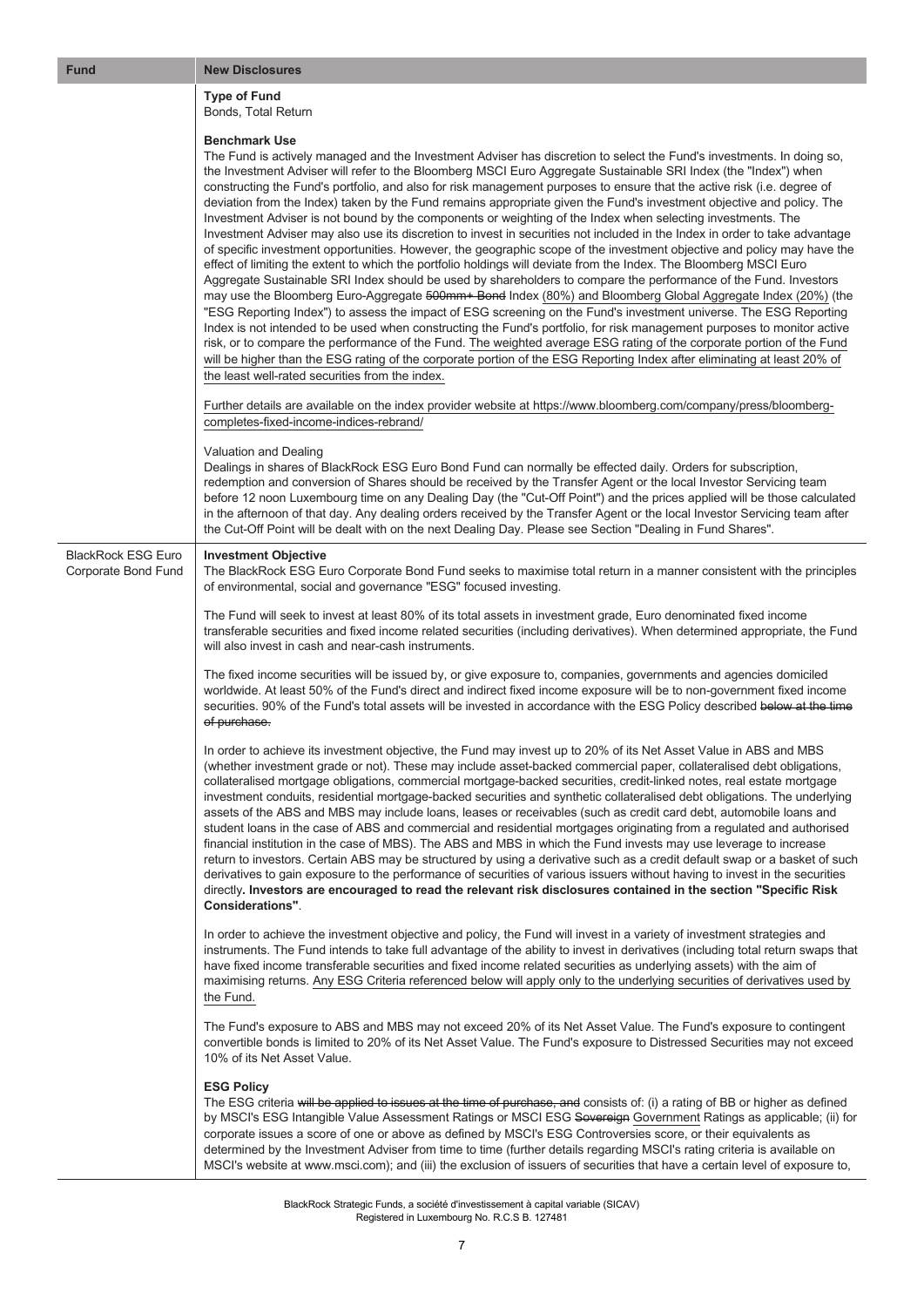| <b>Fund</b>                                                     | <b>New Disclosures</b>                                                                                                                                                                                                                                                                                                                                                                                                                                                                                                                                                                                                                                                                                                                                                                                                                                                                                                                                                                                                                                                                                                                                                                                                                                                                                                                                                                                                                                                                                                                                                                                                                                                                                                                            |  |
|-----------------------------------------------------------------|---------------------------------------------------------------------------------------------------------------------------------------------------------------------------------------------------------------------------------------------------------------------------------------------------------------------------------------------------------------------------------------------------------------------------------------------------------------------------------------------------------------------------------------------------------------------------------------------------------------------------------------------------------------------------------------------------------------------------------------------------------------------------------------------------------------------------------------------------------------------------------------------------------------------------------------------------------------------------------------------------------------------------------------------------------------------------------------------------------------------------------------------------------------------------------------------------------------------------------------------------------------------------------------------------------------------------------------------------------------------------------------------------------------------------------------------------------------------------------------------------------------------------------------------------------------------------------------------------------------------------------------------------------------------------------------------------------------------------------------------------|--|
|                                                                 | or ties with, sectors including (but not limited to) controversial weapons (i.e. nuclear, cluster munitions, biological-<br>chemical, landmine, depleted uranium, or incendiary weapons), civilian firearms, tar sands, thermal coal extraction and<br>generation, gambling, adult entertainment and tobacco. The Investment Adviser also intends to exclude issuers of<br>securities that are deemed to have breached one or more of the ten UN Global Compact Principles, which cover human<br>rights, labour standards, the environment and anti-corruption. The United Nations Global Compact is a United Nations<br>initiative to implement universal sustainability principles. The Investment Adviser may use other data providers and<br>criteria to assess the ESG credentials and suitability of securitised assets such as ABS and MBS.                                                                                                                                                                                                                                                                                                                                                                                                                                                                                                                                                                                                                                                                                                                                                                                                                                                                                                |  |
|                                                                 | The Fund adopts a "best in class" approach to sustainable investing. This means that the Fund selects the best issuers<br>(from an ESG perspective) for each relevant sector of activities (without excluding any sector of activities).                                                                                                                                                                                                                                                                                                                                                                                                                                                                                                                                                                                                                                                                                                                                                                                                                                                                                                                                                                                                                                                                                                                                                                                                                                                                                                                                                                                                                                                                                                          |  |
|                                                                 | More than 90% of the issuers of securities in which the Fund invests shall be ESG rated or have been analysed for ESG<br>purposes.                                                                                                                                                                                                                                                                                                                                                                                                                                                                                                                                                                                                                                                                                                                                                                                                                                                                                                                                                                                                                                                                                                                                                                                                                                                                                                                                                                                                                                                                                                                                                                                                                |  |
|                                                                 | To undertake this analysis, the Investment Adviser may use data provided by external ESG Providers, proprietary models<br>and local intelligence and may undertake site visits.                                                                                                                                                                                                                                                                                                                                                                                                                                                                                                                                                                                                                                                                                                                                                                                                                                                                                                                                                                                                                                                                                                                                                                                                                                                                                                                                                                                                                                                                                                                                                                   |  |
|                                                                 | The Fund may gain limited indirect exposure (through, including but not limited to, derivatives, cash and near cash<br>instruments and shares or units of CIS and fixed income transferable securities (also known as debt securities)) to issuers<br>with exposures that do not meet the ESG criteria described above.                                                                                                                                                                                                                                                                                                                                                                                                                                                                                                                                                                                                                                                                                                                                                                                                                                                                                                                                                                                                                                                                                                                                                                                                                                                                                                                                                                                                                           |  |
|                                                                 | <b>Base Currency</b><br>Euro (EUR)                                                                                                                                                                                                                                                                                                                                                                                                                                                                                                                                                                                                                                                                                                                                                                                                                                                                                                                                                                                                                                                                                                                                                                                                                                                                                                                                                                                                                                                                                                                                                                                                                                                                                                                |  |
|                                                                 | <b>Type of Fund</b><br>Bonds, Total Return                                                                                                                                                                                                                                                                                                                                                                                                                                                                                                                                                                                                                                                                                                                                                                                                                                                                                                                                                                                                                                                                                                                                                                                                                                                                                                                                                                                                                                                                                                                                                                                                                                                                                                        |  |
|                                                                 | <b>Benchmark Use</b><br>The Fund is actively managed and the Investment Adviser has discretion to select the Fund's investments. In doing so,<br>the Investment Adviser will refer to the Bloomberg MSCI Euro Corporate Sustainable SRI Index (the "Index") when<br>constructing the Fund's portfolio, and also for risk management purposes to ensure that the active risk (i.e. degree of<br>deviation from the Index) taken by the Fund remains appropriate given the Fund's investment objective and policy. The<br>Investment Adviser is not bound by the components or weighting of the Index when selecting investments. The<br>Investment Adviser may also use its discretion to invest in securities not included in the Index in order to take advantage<br>of specific investment opportunities. However, the ESG aspects of the investment objective and policy may have the<br>effect of limiting the extent to which the portfolio holdings will deviate from the Index. The Index should be used by<br>shareholders to compare the performance of the Fund. Investors may use the Bloomberg Euro Corporate Index (80%)<br>and the Bloomberg Global Corporate Index (20%) (the "ESG Reporting Index") to assess the impact of ESG screening on<br>the Fund's investment universe. The ESG Reporting Index is not intended to be used when constructing the Fund's<br>portfolio, for risk management purposes to monitor active risk, or to compare the performance of the Fund. The weighted<br>average ESG rating of the corporate portion of the Fund will be higher than the ESG rating of the corporate portion of the<br>ESG Reporting Index after eliminating at least 20% of the least well-rated securities from the index. |  |
|                                                                 | Further details are available on the index provider website at https://www.bloomberg.com/company/press/bloomberg-<br>completes-fixed-income-indices-rebrand/                                                                                                                                                                                                                                                                                                                                                                                                                                                                                                                                                                                                                                                                                                                                                                                                                                                                                                                                                                                                                                                                                                                                                                                                                                                                                                                                                                                                                                                                                                                                                                                      |  |
|                                                                 | Valuation and Dealing<br>Dealings in shares of BlackRock ESG Euro Corporate Bond Fund can normally be effected daily. Orders for subscription,<br>redemption and conversion of Shares should be received by the Transfer Agent or the local Investor Servicing team<br>before 12 noon Luxembourg time on any Dealing Day (the "Cut-Off Point") and the prices applied will be those calculated<br>in the afternoon of that day. Any dealing orders received by the Transfer Agent or the local Investor Servicing team after<br>the Cut-Off Point will be dealt with on the next Dealing Day. Please see Section "Dealing in Fund Shares".                                                                                                                                                                                                                                                                                                                                                                                                                                                                                                                                                                                                                                                                                                                                                                                                                                                                                                                                                                                                                                                                                                        |  |
| <b>BlackRock ESG Euro</b><br><b>Short Duration Bond</b><br>Fund | <b>Investment Objective</b><br>The BlackRock ESG Euro Short Duration Bond Fund seeks to maximise total return in a manner consistent with the<br>principles of environmental, social and governance "ESG" focused investing.                                                                                                                                                                                                                                                                                                                                                                                                                                                                                                                                                                                                                                                                                                                                                                                                                                                                                                                                                                                                                                                                                                                                                                                                                                                                                                                                                                                                                                                                                                                      |  |
|                                                                 | The Fund will seek to invest at least 80% of its total assets in investment grade fixed income transferable securities and<br>fixed income related securities (including derivatives). When determined appropriate, the Fund will also invest in cash and<br>near-cash instruments.                                                                                                                                                                                                                                                                                                                                                                                                                                                                                                                                                                                                                                                                                                                                                                                                                                                                                                                                                                                                                                                                                                                                                                                                                                                                                                                                                                                                                                                               |  |
|                                                                 | The fixed income securities will be issued by, or give exposure to, companies, governments and agencies domiciled<br>worldwide. 90% of the Fund's total assets will be invested in accordance with the ESG Policy described below at the time<br>of purchase. Currency exposure is flexibly managed. At least 70% of total assets will be invested in fixed income<br>transferable securities denominated in Euro with a duration of less than five years. The average duration is not more than<br>three years.                                                                                                                                                                                                                                                                                                                                                                                                                                                                                                                                                                                                                                                                                                                                                                                                                                                                                                                                                                                                                                                                                                                                                                                                                                  |  |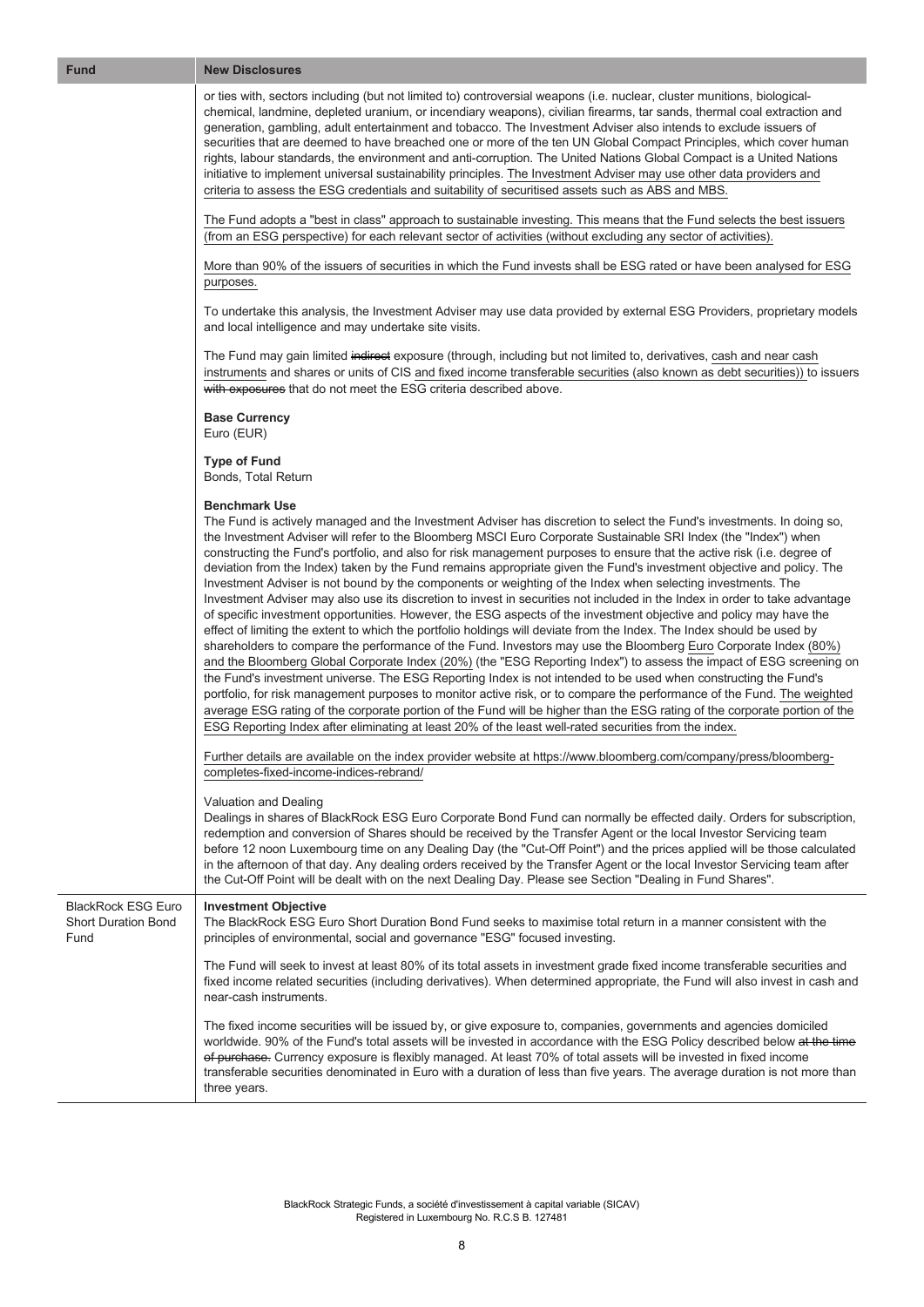#### **Fund New Disclosures**

In order to achieve the investment objective and policy, the Fund will invest in a variety of investment strategies and instruments. The Fund intends to take full advantage of the ability to invest in derivatives (including total return swaps that have fixed income transferable securities and fixed income related securities as underlying assets) with the aim of maximising returns. Any ESG criteria referenced below will apply only to the underlying securities of derivatives used by the Fund.

The Fund's exposure to ABS and MBS may not exceed 20% of its Net Asset Value. The Fund's exposure to contingent convertible bonds is limited to 10% of its Net Asset Value. The Fund's exposure to Distressed Securities is limited to 10% of its Net Asset Value.

#### **ESG Policy**

The ESG criteria will be applied to issues at the time of purchase, and consists of: (i) a rating of BB or higher as defined by MSCI's ESG Intangible Value Assessment Ratings or MSCI ESG Sovereign Government Ratings as applicable; (ii) for corporate issues a score of one or above as defined by MSCI's ESG Controversies score, or their equivalents as determined by the Investment Adviser from time to time (further details regarding MSCI's rating criteria is available on MSCI's website at www.msci.com); and (iii) the exclusion of all issuers of securities that derive more than a limited revenue amount from sectors including (but not limited to) controversial weapons (i.e. nuclear, cluster munitions, biological-chemical, landmine, depleted uranium, or incendiary weapons), civilian firearms, tar sands, thermal coal extraction and generation, gambling, adult entertainment and tobacco. The Investment Adviser also intends to exclude issuers of securities that are deemed to have breached one or more of the ten UN Global Compact Principles, which cover human rights, labour standards, the environment and anti-corruption. The United Nations Global Compact is a United Nations initiative to implement universal sustainability principles. The Investment Adviser may use other data providers and criteria to assess the ESG credentials and suitability of securitised assets such as ABS and MBS.

The Fund adopts a "best in class" approach to sustainable investing. This means that the Fund selects the best issuers (from an ESG perspective) for each relevant sector of activities (without excluding any sector of activities).

More than 90% of the issuers of securities in which the Fund invests shall be ESG rated or have been analysed for ESG purposes. In applying its ESG Policy, the Fund reduced its allocation to sovereign securities compared to the FTSE World Government Bond Index and the JP Morgan EMBI Global Diversified Index by at least 20%. The Fund shall not invest in the bottom quintile of sovereign issuers according to an ESG assessment of the worldwide sovereign universe.

To undertake this analysis, the Investment Adviser may use data provided by external ESG Providers, proprietary models and local intelligence and may undertake site visits.

The Fund may gain limited indirect exposure (through, including but not limited to, derivatives, cash and near cash instruments and shares or units of CIS and fixed income transferable securities (also known as debt securities)) to issuers with exposures that do not meet the ESG criteria described above.

**Base Currency** Euro (EUR)

**Type of Fund** Bonds, Total Return

#### **Benchmark Use**

The Fund is actively managed and the Investment Adviser has discretion to select the Fund's investments. In doing so, the Investment Adviser will refer to the Bloomberg MSCI Euro Aggregate 1-3 Years Sustainable SRI Index (the "Index") when constructing the Fund's portfolio, and also for risk management purposes to ensure that the active risk (i.e. degree of deviation from the Index) taken by the Fund remains appropriate given the Fund's investment objective and policy. The Investment Adviser is not bound by the components or weighting of the Index when selecting investments. The Investment Adviser may also use its discretion to invest in securities not included in the Index in order to take advantage of specific investment opportunities. However, the ESG aspects of the investment objective and policy may have the effect of limiting the extent to which the portfolio holdings will deviate from the Index. The Index should be used by shareholders to compare the performance of the Fund. Investors may use the Bloomberg Euro-Aggregate 1-3 Years 500mm+ Bond Index (80%) and Bloomberg Global Aggregate 1-3 Years Index (20%) (the "ESG Reporting Index") to assess the impact of ESG screening on the Fund's investment universe. The ESG Reporting Index is not intended to be used when constructing the Fund's portfolio, for risk management purposes to monitor active risk, or to compare the performance of the Fund. The weighted average ESG rating of the corporate portion of the Fund will be higher than the ESG rating of the corporate portion of the ESG Reporting Index after eliminating at least 20% of the least well-rated securities from the index.

Further details are available on the index provider website at https://www.bloomberg.com/company/press/bloombergcompletes-fixed-income-indices-rebrand/